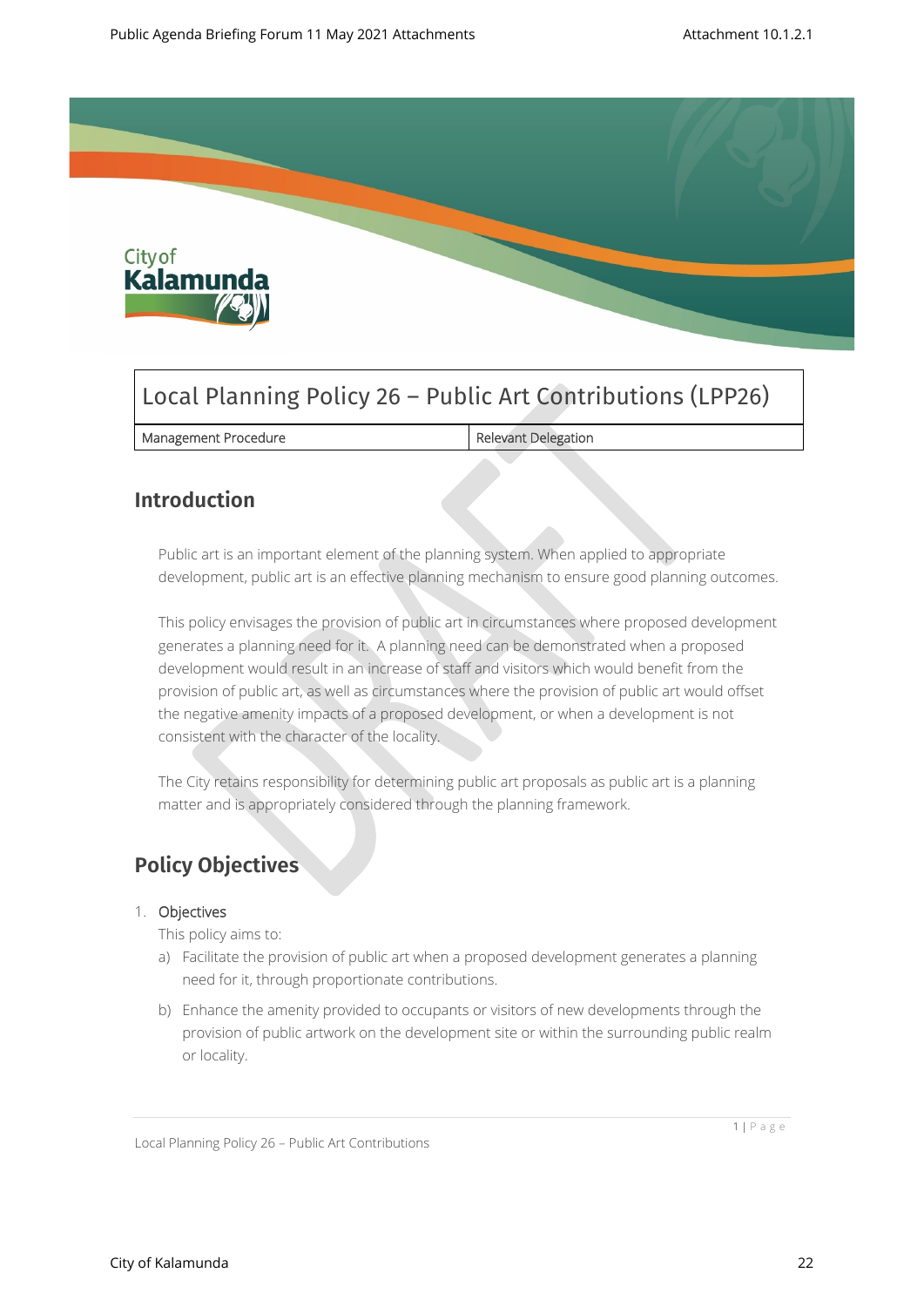- **City of** Kalamu
- c) To establish a clear and consistent approach for the provision of public art as part of the planning development process.

#### 2. **Application of Policy**

This policy applies to all applications for development approval where the estimated cost of development exceeds \$500,000 ex GST, with the exception of a single house, grouped dwelling, ancillary dwelling, building upgrades, heritage development works or any ancillary structures. It also applies to City initiated Community Facility projects and Streetscape enhancement projects, with an approved budget over \$500,000 ex GST and overheads.

This Policy should be applied to industrial development as follows:

| This table applies to the following<br>Local Planning Scheme No.3<br>Zones: | A public art contribution may apply to the development<br>if the subject site meets any of the following criteria: |                                                                                                                             |
|-----------------------------------------------------------------------------|--------------------------------------------------------------------------------------------------------------------|-----------------------------------------------------------------------------------------------------------------------------|
| Light Industry, General Industry,<br>and Industrial Development.            | a)                                                                                                                 | The development is proposed on a lot that has<br>street frontage including dual street frontage;                            |
|                                                                             | b)                                                                                                                 | The development is proposed on a lot that adjoins<br>either a primary regional road (red) or other regional<br>road (blue); |
|                                                                             |                                                                                                                    | The development is proposed on a lot located within<br>100m of a residential zone.                                          |

*Table 1 – Locational Criteria for Industrial Development*

#### 3. **Statutory Authority/ Legal Status**

This Policy has been prepared under and in accordance with Schedule 2 of the *Planning and Development (Local Planning Scheme) Regulations 2015.*

## **Policy Statement**

#### 1**. Public Art Contribution**

- a) If a development generates a planning need for public art, a contribution for Public Art should be provided if the development is valued over \$500,000 ex GST. The value of the contribution is one percent (1%) of the total estimated cost of development (including the budgeted costs for contingencies), with a maximum contribution cap of \$250,000 ex GST.
- b) If any significant works undertaken by the City that are Community Facility projects and Streetscape enhancement projects generate a planning need for public art, a contribution for Public Art should be provided if the development has an approved project budget over \$500,000 (ex GST). The value of the contribution is one percent (1%) of the approved project budget (ex GST) with a maximum cap of \$250,000.
- c) A landowner can make a public art contribution by either:

2 | P a g e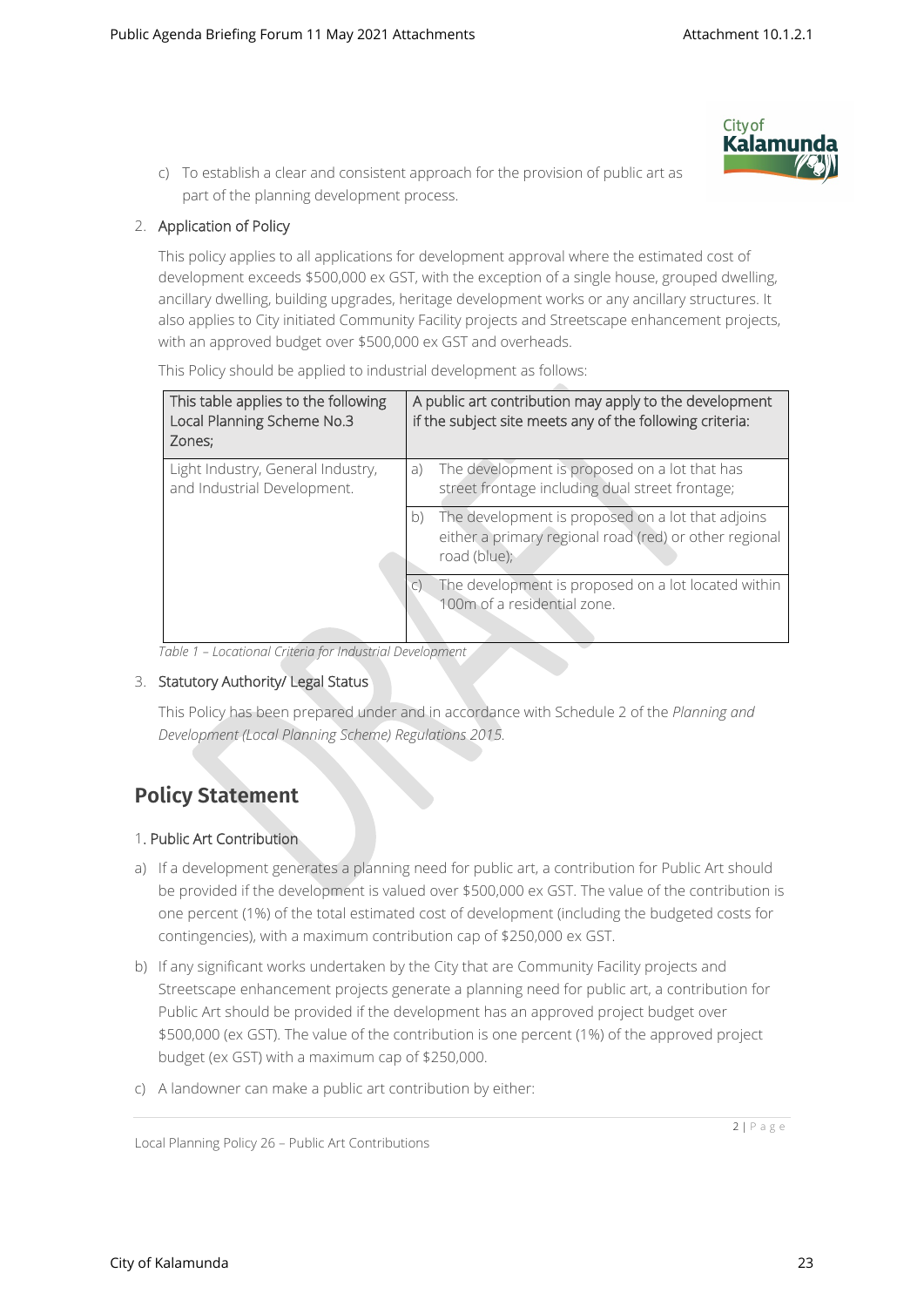**City of** Kalamı

- i. Coordinating the public art project with a professional artist having regard for the City's Public Art Master Plan and the approval of the City,
- ii. Paying a cash-in-lieu contribution to the City for public art having regard for the City's Public Art Master Plan, or
- iii. An alternative method of contributing public art, provided that due regard is given to the City's Public Art Master Plan and the contribution addresses the planning need for public art to the satisfaction of the City.
- d) In circumstances where a development application or City project does not include information regarding how the planning need for public art will be addressed, the City will add a condition to any planning approval or approval of a project budget, requiring a contribution in accordance with this Policy.
- e) Artist fees form part of the public art contribution.

#### 2. **Contribution Methods**

- a) The applicant can meet their public art contribution needs by addressing one of the following:
	- i. By integrating public art on-site as a development component;
	- ii. By providing public art onsite or in a publicly accessible area within the vicinity of the site subject to approval of the City, and/or;
	- iii. By payment of cash in lieu to the City's Public Art Fund for the provision of public art.

#### 3. **Cash-in-Lieu**

Contributions which amount to \$30,000 or less are recommended to be paid as cash-in-lieu of public art to the Public Art Fund.

Cash-in-lieu of public art funds paid in relation to more than one development will be accrued for more comprehensive or detailed Public Art projects in accordance with the City of Kalamunda Public Art Master Plan.

Cash-in-lieu payments will be refunded to the landowner if:

- a) the development does not proceed; or
- b) does not reach the stage of substantial commencement.

If the development is substantially commenced the cash-in-lieu will not be refunded.

#### 4. **Public Art Strategy and Masterplan**

The Strategy and Master plan will guide both the City and landowners in the achievement of public art in developments, the expending of cash-in-lieu from public art contributions, as well as City procurement of art installations.

Local Planning Policy 26 – Public Art Contributions

 $3 | P \text{ a } g \text{ e}$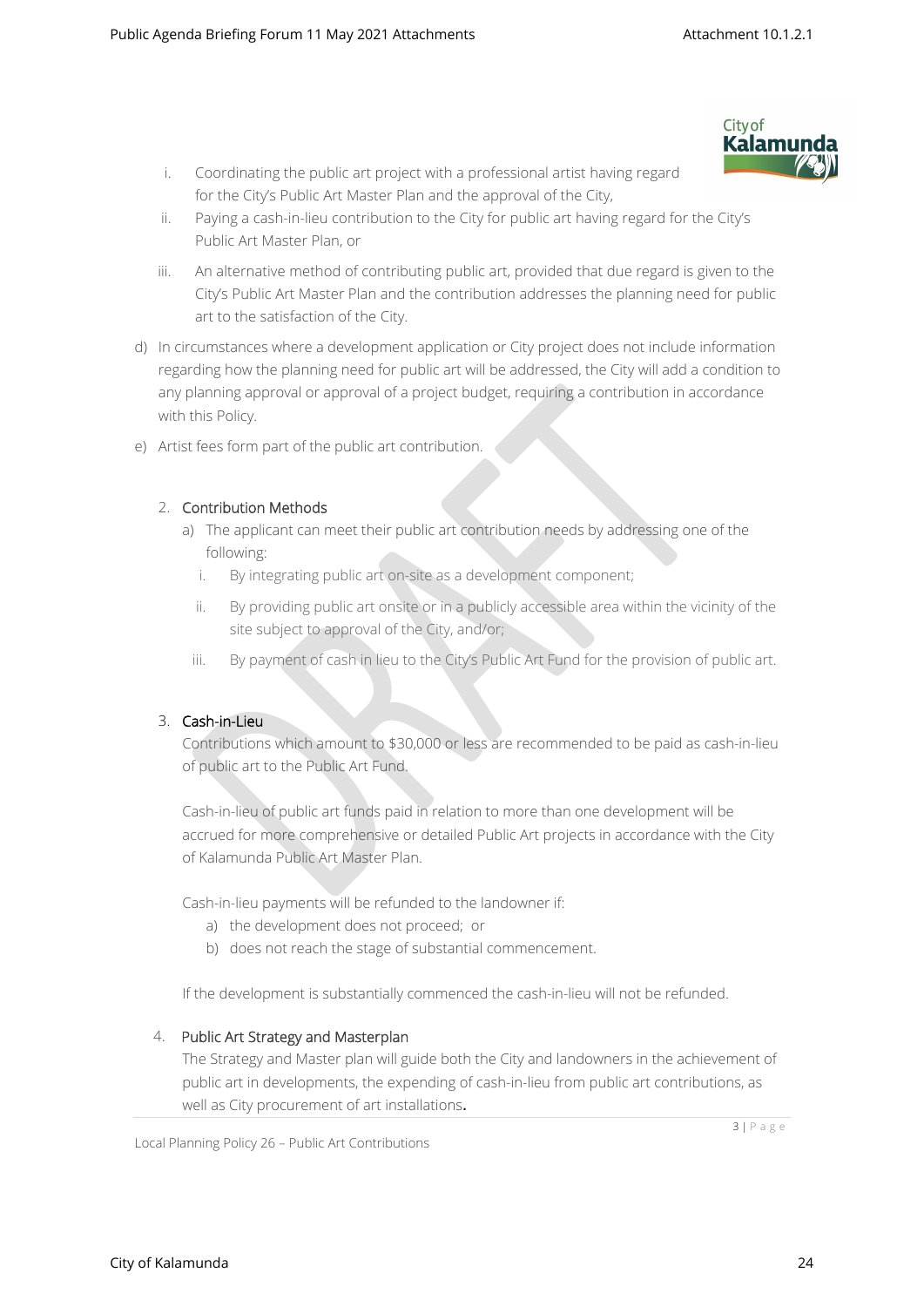

The Public Art Master Plan is to provide a coordinated approach to the expenditure of monetary contributions and will guide the kind of public art that is expected in key locations throughout the City. The Masterplan will also identify landmark locations for public artwork, underpinned by the City's Reconciliation Action Plan and acknowledgement of significant sites where appropriate.

#### 5. **The Artwork**

Where a landowner chooses to provide an artwork as the contribution to public art, the public art must:

a)Be produced by a professional artist or artists;

- b) Be in a location where it will be visible from the public realm for the life of the artwork; including:
	- i. Visible from the adjacent public street(s),
	- ii. From public pathway(s),
	- iii. From public open space; and
	- iv. From other publicly accessible spaces where they are deemed by the City to function as public spaces

Where applicable.

- c) Provide a plaque or similar item installed on or nearby the public art which details the name of the installation, the artist and date the art was installed;
- d) Be installed and completed prior to occupation of the development and maintained afterwards by the owner (s);
- e) Be low maintenance, robust, durable and resistant to vandalism in nature;

f)Be submitted with a brief Public Art Report; and

g) Be commensurate with the value of the public art contribution.

#### 6. **Types of Public Art**

The following are examples of public art which may be considered by the City. This is not intended to be an exhaustive list, and alternative types of public art will be considered on a case by case basis.

- a) Stand-alone sculptural works of art;
- b) Artistic objects displayed or showcased in a public space such as a sculpture, or moving image projection;
- c) Murals, tiles, mosaics or bas-relief covering walls, floors and walkways;

4 | P a g e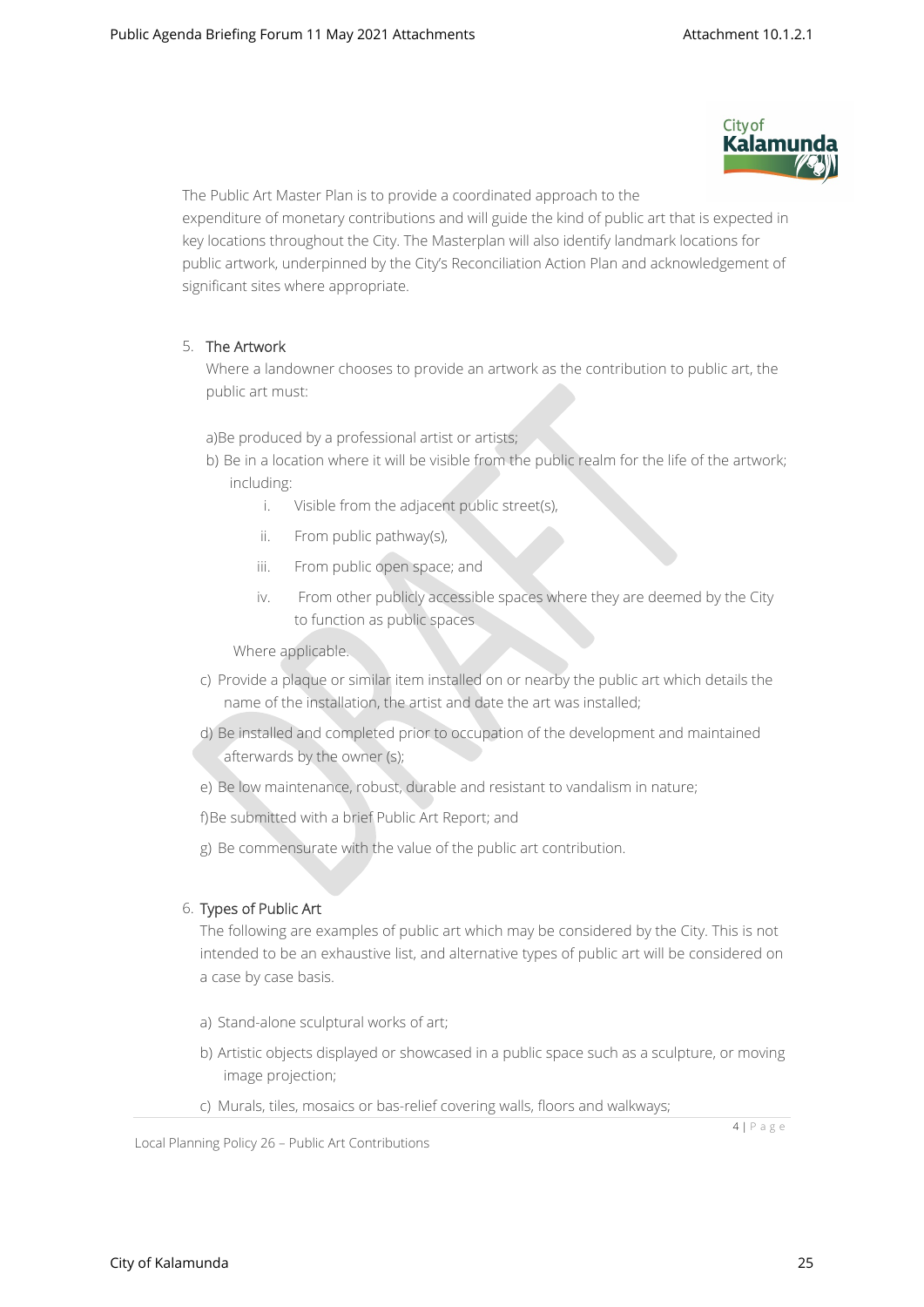

- d) Multi-dimensional works which are freestanding or wall-supported;
- e) Community art projects coordinated by a professional artist;
- f) Artworks that identify or interpret a significant site, person, community, history or event such as an interpretive marker, heritage trail, or monument; and
- g) An artist's conceptual contribution to the planning and design of the public domain such as a playground design or street furniture.
- 7. **The following types of public art will not be able to address a planning need for public art.** 
	- a) Business logos, wording or names related to the development of Owner/Applicant;
	- b) Directional elements such as super-graphics, signage or colour coding;
	- c) 'Art objects' which are mass produced such as fountains, statuary or playground equipment;
	- d) "Off the shelf" art reproductions;
	- e) Stand-alone laser cut panels;
	- f) Landscaping or generic hardscaping elements which would normally be associated with the development;
	- g) Services or utilities necessary to operate or maintain artworks; and
	- h) Temporary and ephemeral art installations such as performance art, music, dance or exhibitions which result in short-term impact Art that requires significant ongoing curation and maintenance costs borne by the City.

#### 8. **Public Art Report**

Public art must be accompanied with a report including:

- a) The artist's qualifications, experience and suitability;
- b) Detailed plans of the artwork(s);
- c) A description of the artwork, including the motivation behind it and its meaning;
- d) Cost calculations for the public art;
- e) Explanation of any ongoing maintenance for the public art; and

f) Details of proposed ongoing curation and maintenance costs.

#### 9. **Kalamunda Art Advisory Committee (KAAC)**

The role of the Kalamunda Art Advisory Committee is to review and provide advice on public art proposals.

Local Planning Policy 26 – Public Art Contributions

5 | P a g e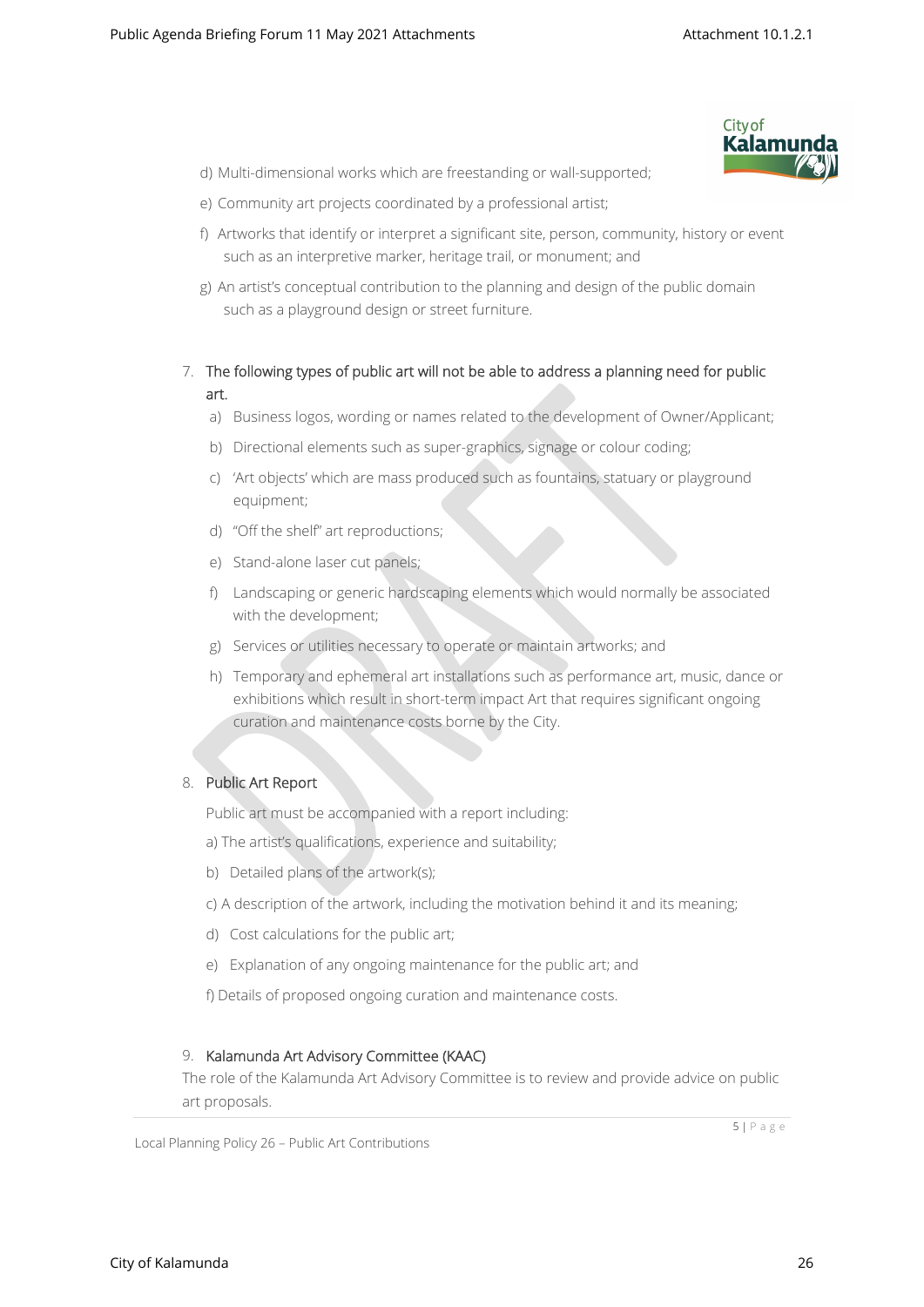

Feedback from the KAAC must be received within 30 days of the public art proposal being submitted to the City.

## **Definitions**

#### **1. Ancillary Structures**

Includes structures which are additional to the primary development such as an outbuilding, ancillary dwelling, patio, water tank, verandah, fencing, hardstand areas, carparking or other additions to an existing land use.

#### **2. Estimated Cost of Development**

Estimated cost of development includes all costs associated with the preparation, construction and full completion of a development, including all materials, labour, servicing and ancillary costs and includes the budgeted project contingency costs.

#### **3. Professional Artist**

Means an artist with extensive Public Art experience. A Professional Artist can be defined as a person who fits into at least two of the following categories:

- a) A person who has a tertiary qualification in the visual arts, or when the brief calls for it, other art forms such as multimedia, or;
- b) A person who has a track record of exhibiting and selling artwork at reputable art galleries, or;
- c) A person who is represented in major public collections, or;
- d) A person who earns more that 50% of their income from arts related activities such as undertaking public art commissions; or
- e) A local indigenous artist.

The City may consider artists which do not fit into the above categories, provided that the artist is able to demonstrate an ability to complete the public art to the satisfaction of the City.

### **4. Public Art**

"Public Art" refers to artwork in any medium, planned and executed in a publicly accessible area, specifically created to be experienced within the public realm. The creation of Public Art considers the site context and its accessibility to the public. It is widely understood to encompass many forms, materials, processes and intended goals.

### **5.** P**ublicly Accessible Area**

Refers to both indoor and outdoor spaces that are physically or visually accessible to the wider public and includes parks, open plazas, road reserves, civic center's and library foyers.

Local Planning Policy 26 – Public Art Contributions

6 | P a g e